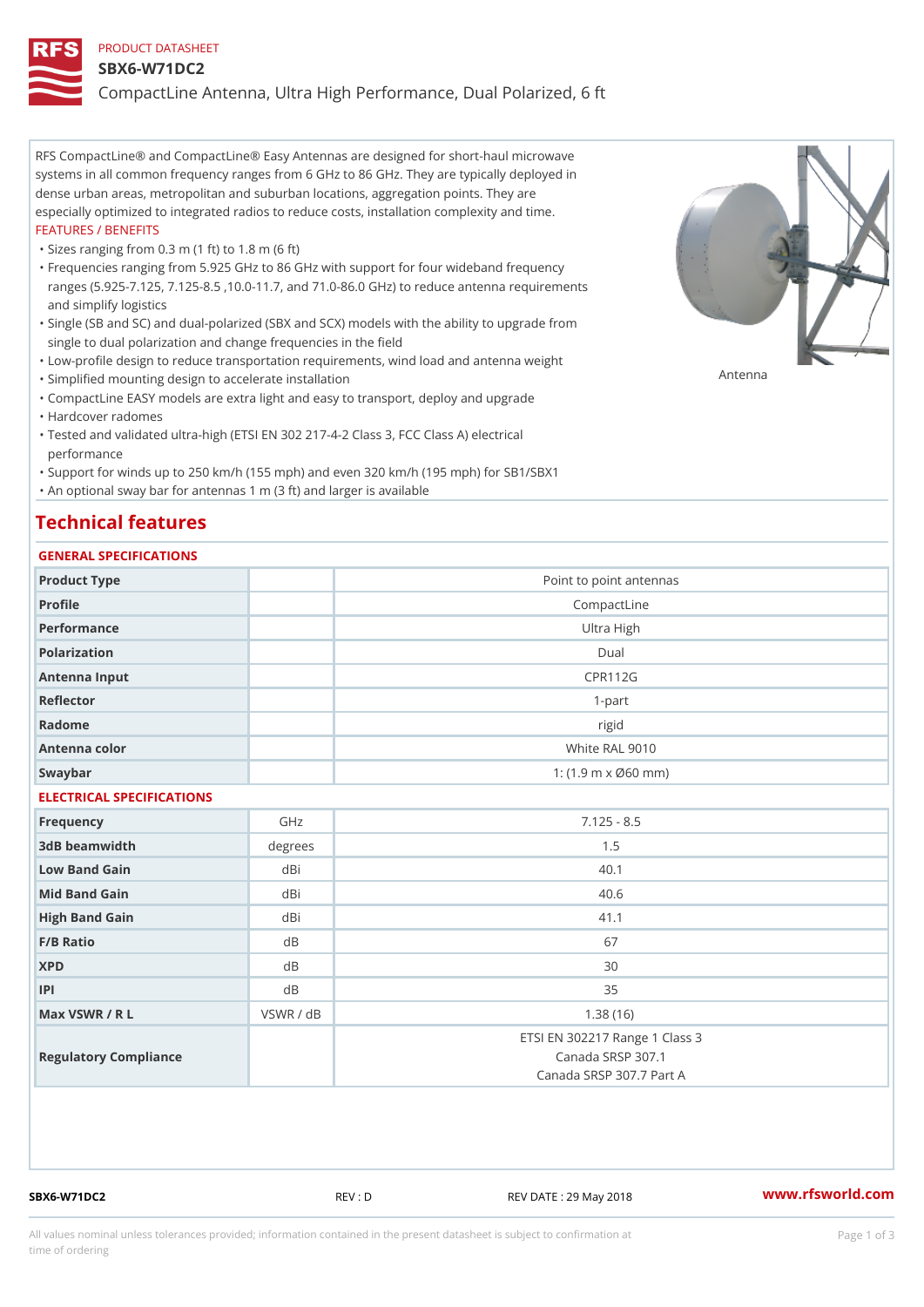### PRODUCT DATASHEET

### SBX6-W71DC2

CompactLine Antenna, Ultra High Performance, Dual Polarized, 6 ft

| MECHANICAL SPECIFICATIONS                                                      |              |                                                   |
|--------------------------------------------------------------------------------|--------------|---------------------------------------------------|
| Diameter                                                                       | ft $(m)$     | 6(1.8)                                            |
| Elevation Adjustment                                                           | degrees      | ± 5                                               |
| Azimuth Adjustment                                                             | degrees      | ± 5                                               |
| Polarization Adjustment                                                        | degrees      | ± 5                                               |
| Mounting Pipe Diameter<br>minimum                                              | $mm$ (in)    | 114(4.5)                                          |
| Mounting Pipe Diameter<br>maximum                                              | $mm$ (in)    | 114(4.5)                                          |
| Approximate Weight                                                             | kg (lb)      | 90(198)                                           |
| Survival Windspeed                                                             | $km/h$ (mph) | 252 (155)                                         |
| Operational Windspeed                                                          | $km/h$ (mph) | 252 (155)                                         |
| <b>STRUCTURE</b>                                                               |              |                                                   |
| Radome Material                                                                |              | rigid                                             |
| FURTHER ACCESSORIES                                                            |              |                                                   |
| optional Swaybar                                                               |              | 1: SMA-SK-6 (1.9 m x Ø60 mm)                      |
| Further Accessories                                                            |              | SMA-SKO-UNIVERSAL-L : Universal sway bar fixation |
| MOUNTOUTLINE                                                                   |              |                                                   |
| m m<br>$Dimen sion_A$<br>(in)                                                  | 1900(74.8)   |                                                   |
| m m<br>$Dimension_B$<br>(in)                                                   | 910(35.8)    |                                                   |
| m m<br>$Dimenision_C$<br>(in)                                                  | 362(14.3)    |                                                   |
| $Dim_D - D -$<br>m m<br>$114$ m m (4.5 _ ir ) $\sqrt{$ ii p $\sqrt{$ $\approx$ | 416 (16.4)   |                                                   |
| m m<br>$Dimension$ $E$<br>(in)                                                 | 83 (3.3)     |                                                   |
| m m<br>$Dimension_F$<br>(in)                                                   | 785 (30.9)   |                                                   |
| $\mathsf m$ $\mathsf m$<br>$D$ imension_G<br>(in)                              | 305 (12)     |                                                   |

SBX6-W71DC2 REV : D REV DATE : 29 May 2018 WWW.rfsworld.com